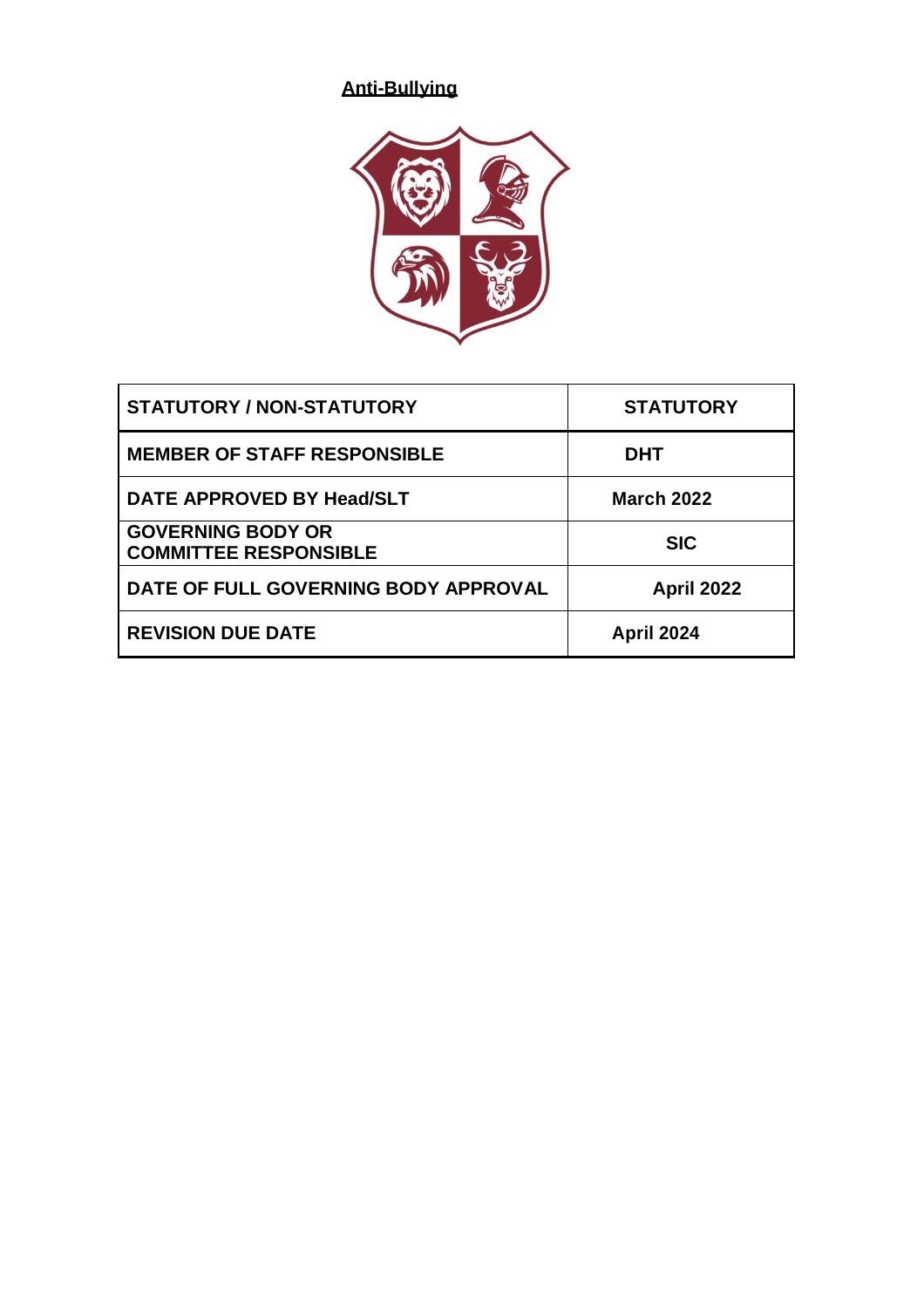## **Ethos Statement:**

Noadswood is committed to ensuring that pupils can come to school to work in a supportive, caring and safe environment, without fear of bullying. At Noadswood we will not tolerate any form of unkind behaviour, whether physical or emotional and will endeavour to eradicate all forms of bullying that occur within our school community. We aim to do this through the promotion of our core values of 'Ready, Respectful, Safe' and through our commitment to being a truly inclusive school that is welcoming for all.

## **Legislation & Statutory Guidance:**

The policy is based on advice from the Department for Education (DfE) enshrined in:

- The Equality Act 2010.
- Preventing and tackling bullying July 2017.
- Cyber bullying: advice for headteachers and school staff.

## **Aim: This policy aims to:**

- Define bullying.
- Provide a consistent approach to the management of bullying.
- Outline how pupils are expected to treat each other in the spirit of mutual respect. Outline how pupils, parents and colleagues can report any instances of bullying.
- Summarise the roles and responsibilities of different people in the school community with regards to bullying.

## **Objectives:**

## **Central Objective:**

To encourage pupils to treat each other with respect and to provide an environment free from prejudice-based bullying. Pupils will form positive relationships with each other and staff in a safe and enjoyable environment for learning and wellbeing.

#### **Related Objectives:**

To develop and foster a positive environment in which pupils can thrive by:

- Developing relationships between colleagues and pupils which are marked by reciprocal respect and understanding; fostering pupil self-confidence, self-esteem and wellbeing
- Ceating an environment which:
- in lessons and tutor time, is purposeful, mutually supportive and nonthreatening;
- - in social time, is fun, friendly, enjoyable and non-threatening;

- helps all pupils and colleagues to feel comfortable in reporting any instances of bullying on the understanding that it will always be taken seriously and will be dealt with effectively.

To prepare pupils for adult life by:

helping them understand society's need for positive working relationships; enabling them to move into adult life with increased confidence and awareness of the needs of others and how to manage these constructively around their own.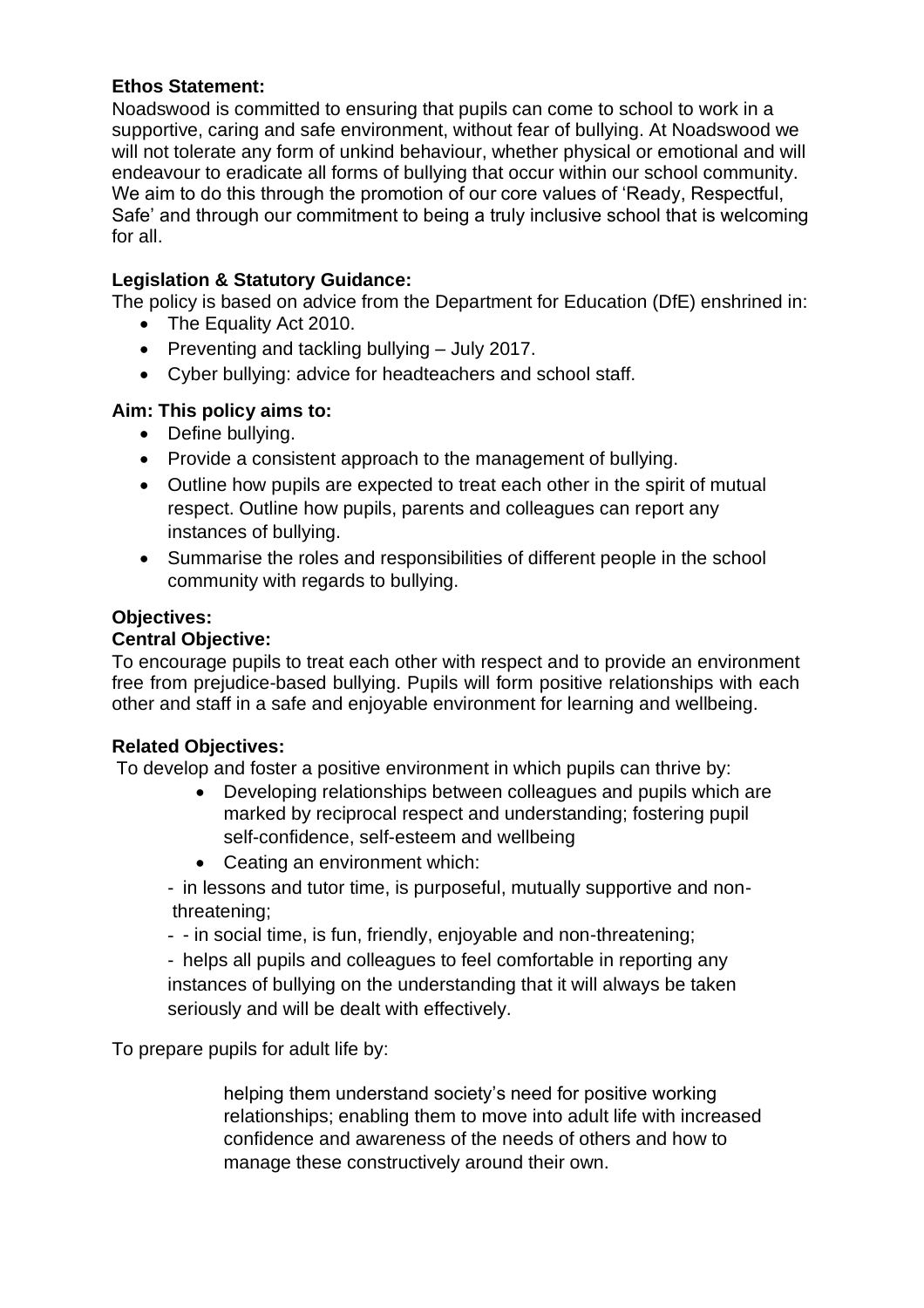To involve parents/carers in the school's management of bullying by:

- creating an environment in which a genuine partnership exists between home and school;
- ensuring that parents are made aware of any incidents of behaviour which may be regarded as bullying whether as a victim or perpetrator, at school or involving members of the school community outside of school;
- seeking parents' understanding and support of the school's policies and actions with respect to any incidents of bullying;
- providing advice and support where appropriate and when requested.

# **Definition**:

Bullying is defined as the intentional harming of one person or group by another person or group, often more than once, and where the relationship involves an imbalance of power.

Bullying is, therefore:

- Deliberately hurtful.
- Often repeated, often over a period of time.
- Something which makes one person/group of people feel intimidated by others

There are different categories of bullying that can be perceived, including those detailed in the Equality Act 2010:

- - Emotional being deliberately unfriendly, excluding, tormenting.
- - Physical pushing, kicking, hitting, punching or any use of violence. - Racist – racial taunts, graffiti, gestures.

On the grounds of gender/gender choices

- - Sexual unwanted physical contact or sexually abusive comments, peer on peer abuse as defined in Keeping Children Safe in Education 2018.
- Homophobic because of, or focusing on the issue of sexuality.
- Verbal name calling, sarcasm, spreading rumours, teasing.
- Cyber all areas of internet, such as email and internet chat room misuse, mobile threats by text messaging and calls, misuse of associated technology, i.e. camera and video facilities.
- On the grounds of Disability/SEN because of, or focusing on a disability or special educational need.
- Home circumstance targeting individuals who are Looked After Children, or because of a particular home environment or circumstance.

#### **Roles & Responsibilities The Governing Body**

The Governing Body will support the school in maintaining excellent standards of behaviour of pupils and colleagues.

SLT, in consultation with the Chair of Governors, will ensure that new governors understand the definition of bullying and their role in challenging any incidents of bullying.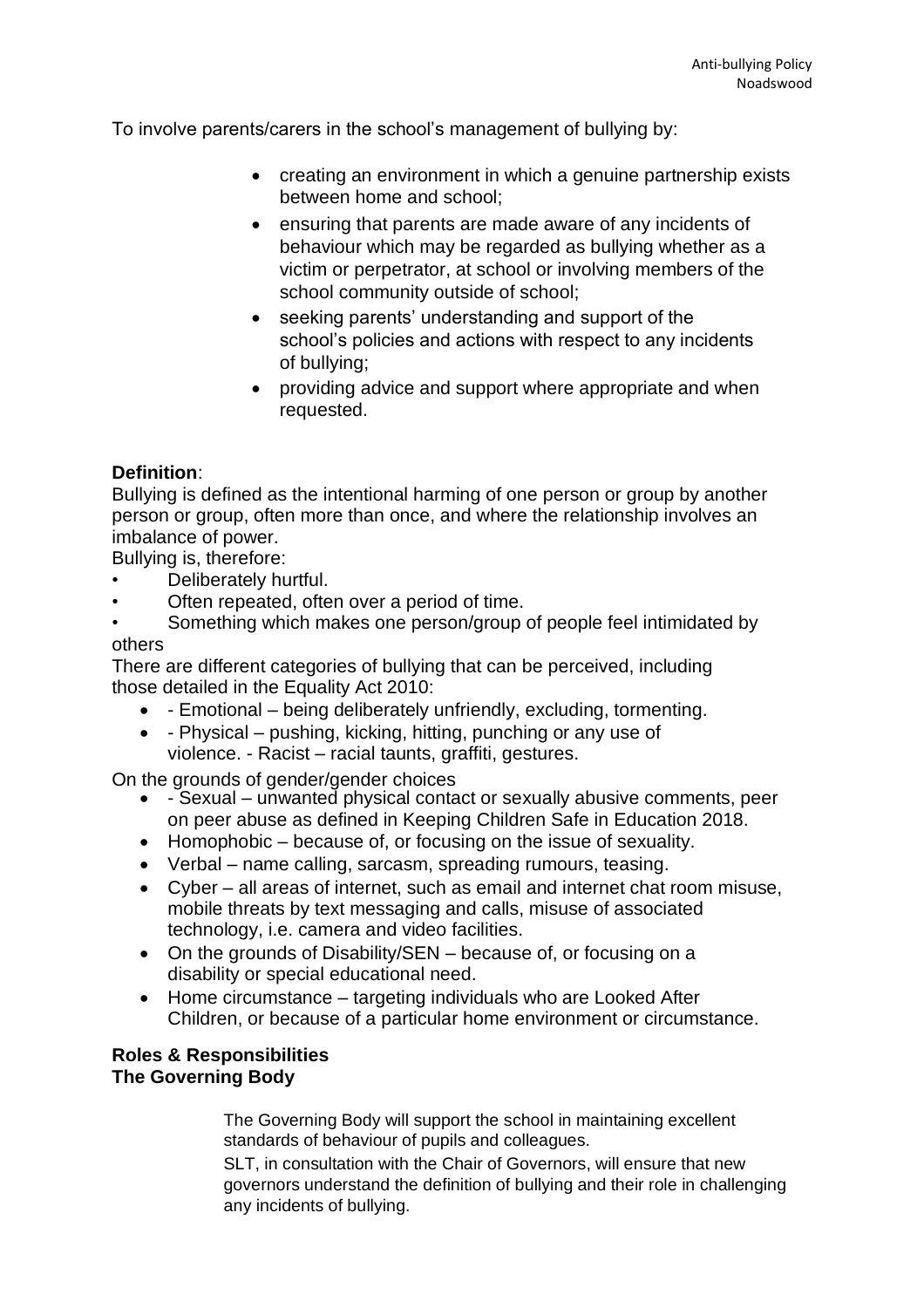A Governors' Disciplinary Panel will meet to review any cases where there have been serious breaches of the schools Anti-Bullying Policy. The Governing Body will also review this policy in conjunction with the Headteacher and monitor the policy's effectiveness, holding the headteacher to account for its implementation.

#### **Staff**

All staff will follow the school policy and will understand an incident as bullying and as something to be investigated if it is perceived as such by any member of the school community. Staff are responsible for ensuring the policy is applied consistently and fairly:

All staff will report any incidents of alleged bullying to the relevant Year Leader team Year Leaders will record any incidents of bullying and follow the correct procedure when investigating any incidents of bullying.

Colleagues will ensure the school policy on bullying extends to school fixtures, educational visits and work experience placements. Any incidents of bullying that occur within the community, or whilst travelling to and from school, and any incidents that come into school, may also be sanctioned as per the bullying policy.

Year Leaders will monitor any incidents of bullying, in order to identify trends and to intervene to help.

Senior staff, The pastoral team and Curriculum Leaders will ensure that all new staff, particularly Early Career Teachers understand the Bullying Policy and procedures as part of their induction to the school.

The pastoral team in conjunction with the SLT will ensure that there is a cumulative response to continued poor behaviour in terms of bullying.

#### **Pupils:**

Pupils must understand the need to take responsibility for their actions, words and social media presence. We also expect out students to take this personally responsibility for their actions whilst on their journeys to and from school. This includes all methods of transport including walking, cycling, school transport and public buses. Any incidents of bullying that occur during this time will be followed up in the same manner as incidents taking place on school site. They must treat all members of the school community with respect and aim to build positive relationships within an inclusive school.

Pupils will be made fully aware of the school policy, procedures and expectations through a pupil's version of the Bullying Policy created with a pupil voice working group. They will be actively encouraged to report any incidents of bullying and to let an adult know if they feel the issue they have raised continues to cause concern. Pupils will be regularly consulted through pupil voice meetings.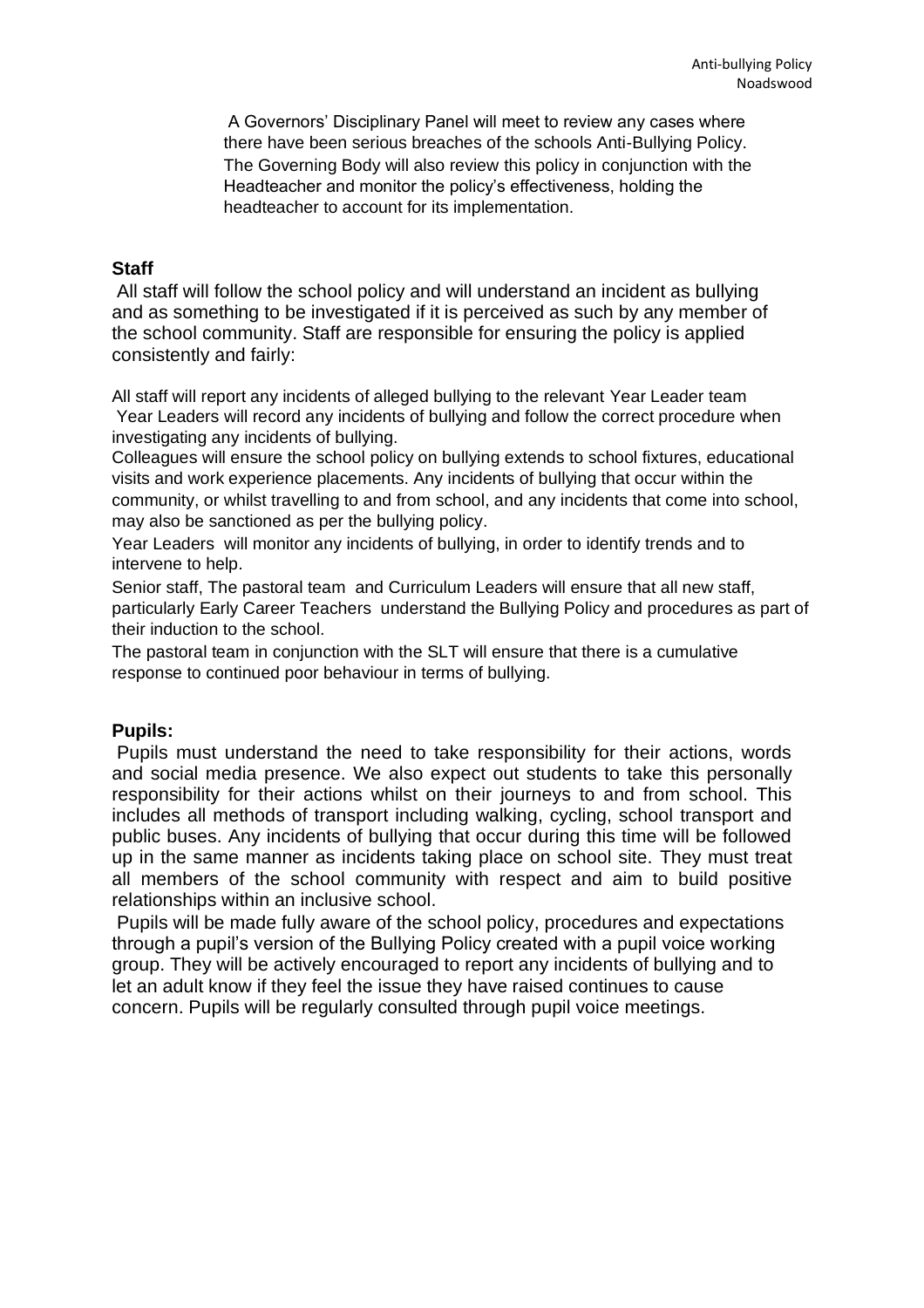#### **Parents and Carers:**

Parents and carers play a crucial role in shaping pupils' interaction with their peers in school. The school will keep parents/carers informed of any incidents of bullying involving their child whether as a victim or an alleged perpetrator.

The school will communicate with parents/carers via letters, emails and phone calls. Parents/carers will be encouraged to contact their child's tutor or Year Leader if they have any concerns relating to bullying.

Newsletters will regularly discuss positive approaches to all relationships within school and to this policy.

Parents/carers will support their child by:

supporting the school policy on bullying;

notifying the school of any concerns relating to bullying;

ensuring their child behaves in a manner consistent with the school values both in school and in the wider community; this includes the responsible use of social media and electronic devices.;

understanding that sanctions and/or restorative work may have to occur when a child has perceived themselves to be bullied.

## **Reporting Procedures and Follow Up:**

If bullying is suspected or reported, the incident will ALWAYS be taken seriously and as bullying, and dealt with as quickly as possible by the member of staff who has been approached. A clear account of the incident with be recorded and passed to the Year Leaders.

Year Leaders will investigate the incident by interviewing all concerned and record outcomes on the school's Safeguarding logging system CPOMS .

Year Leaders will inform parents and carers of the outcome of the incident. Tutors and subject staff will then be kept informed and asked to monitor the behaviour/wellbeing of the pupils concerned.

Parents/carers will be kept informed and are discouraged from taking matters into their own hands and should not approach a suspected pupil/their parents but instead speak to their child's Year LEader or SLT link Each incident of actual or alleged bullying will be unique in its presentation and its level of impact on the individuals concerned. Therefore, it is important that the school is given the opportunity to tailor follow up strategies to address the situation and to support the bullied pupil in relation to the particular incident/s. Strategies can include following the hierarchy of sanctions in the school's Behaviour Policy and procedures (see below) and can also include restorative measures – follow up will be determined by the school but always in discussion with the pupil who has felt themselves to be bullied and their parents/carers.

Pupils can report bullying through the school VLE. This allows third parties or victims to report their concerns without having to present themselves in person can they?

# **Help and further support for those who have alleged bullying against them:**

Pupils who feel themselves to have been victims of bullying will be offered the opportunity to discuss their experience with their Year Leader, who may make a further referral to an ELSA/counsellor/other mentor in order to discuss strategies to raise their self-esteem and confidence where this would be helpful.

#### **Guidance and advice for those who have been alleged to have bullied:**

They will be given time and space for discussing what happened, in order for them to gain an understanding of why things have happened, the impact they have had and a sense of wrong-doing. Parents/carers will be informed of these discussions so they can help sustain a change in the attitude and choices of the pupil.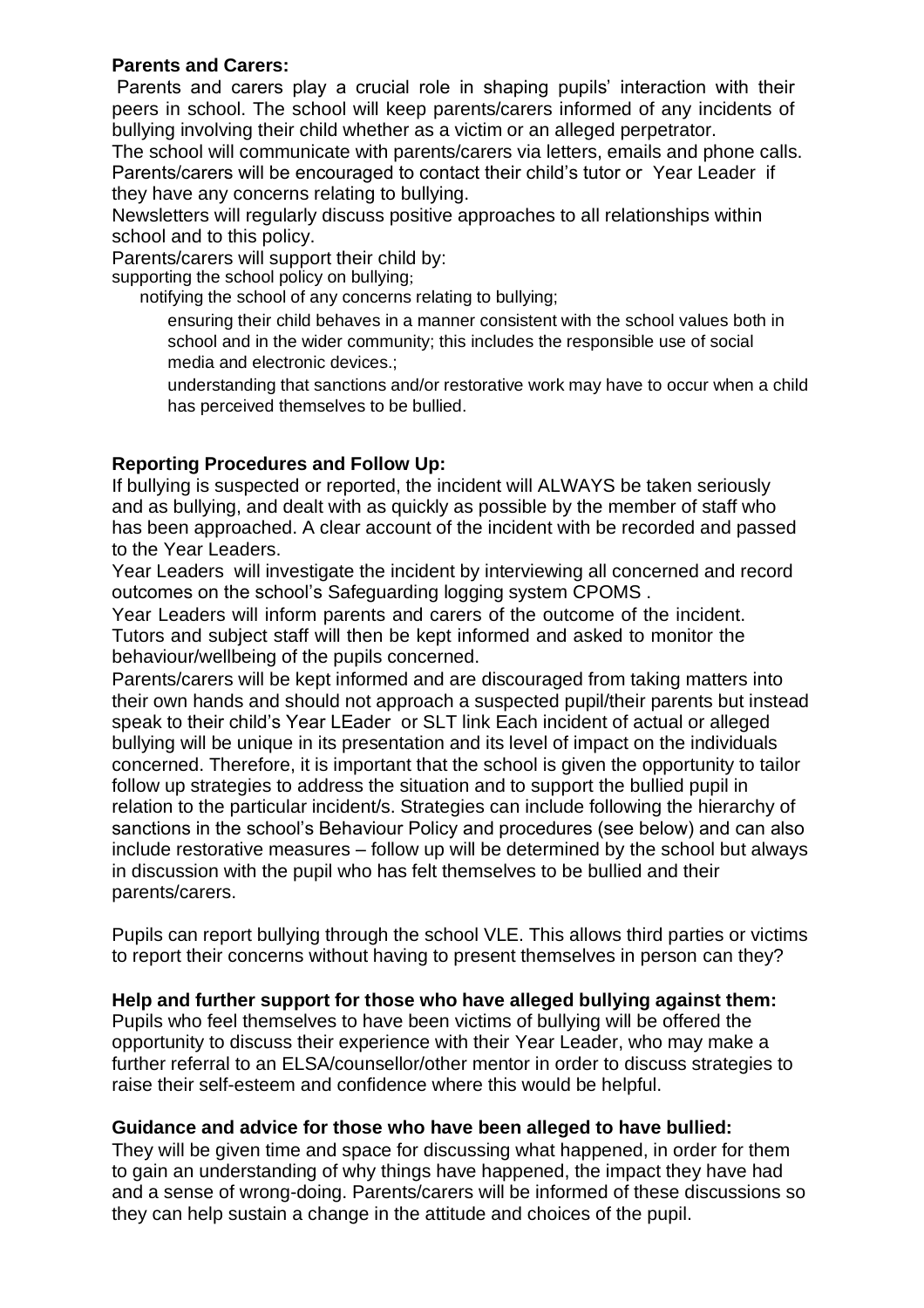In agreement with both parties involved there will be the opportunity to rebuild relationships, involving a restorative discussion mediated by a member of staff as a way of resolving disputes/building understanding.

#### **The following disciplinary action may be taken as per the school's Behaviour Policy and Procedures:**

Official warning to cease offending

A written contract of positive expectations to be formally agreed to Isolation from normal lessons

Fixed Term Suspension

Managed Move to another school

Permanent Suspension

Referral to Governor Disciplinary Panel or external agencies, e.g. Police Parents and carers will be involved in each stage.

#### **Prevention of Bullying:**

As a school we take bullying seriously and believe in the creation of a culture of mutual respect and in prevention of an atmosphere developing in which bullying behaviours will thrive. We use a range of proactive strategies to prevent bullying. These include:

Effective school leadership that promotes an open and honest anti-bullying ethos and has an overt emphasis on the power of kindness, and of our values of 'Ready, Respect, Safe'..

Use of curriculum opportunities, in particular tutor periods and Citizenship classes where issues of diversity are discussed and anti-bullying messages are drawn out.

Use of opportunities throughout the school calendar and at certain times of the school day to raise awareness of the negative consequences of bullying e.g.

- Anti-Bullying Week in November of each year,
- Noadswood Kinda fortnights,
- Mental Health Weeks and other campaigns captured in our Citizenship calendar.
- House and Year group assemblies
- . • Pupil

surveys.

- Poster campaigns.
- Improved supervision in potential problem areas.
- Peer mentoring, Anti-Bullying Representatives and Buddy Schemes.
- Review of general and specific staff induction and continuing professional development to ensure staff training reflects the anti-bullying policy and practice of the school.